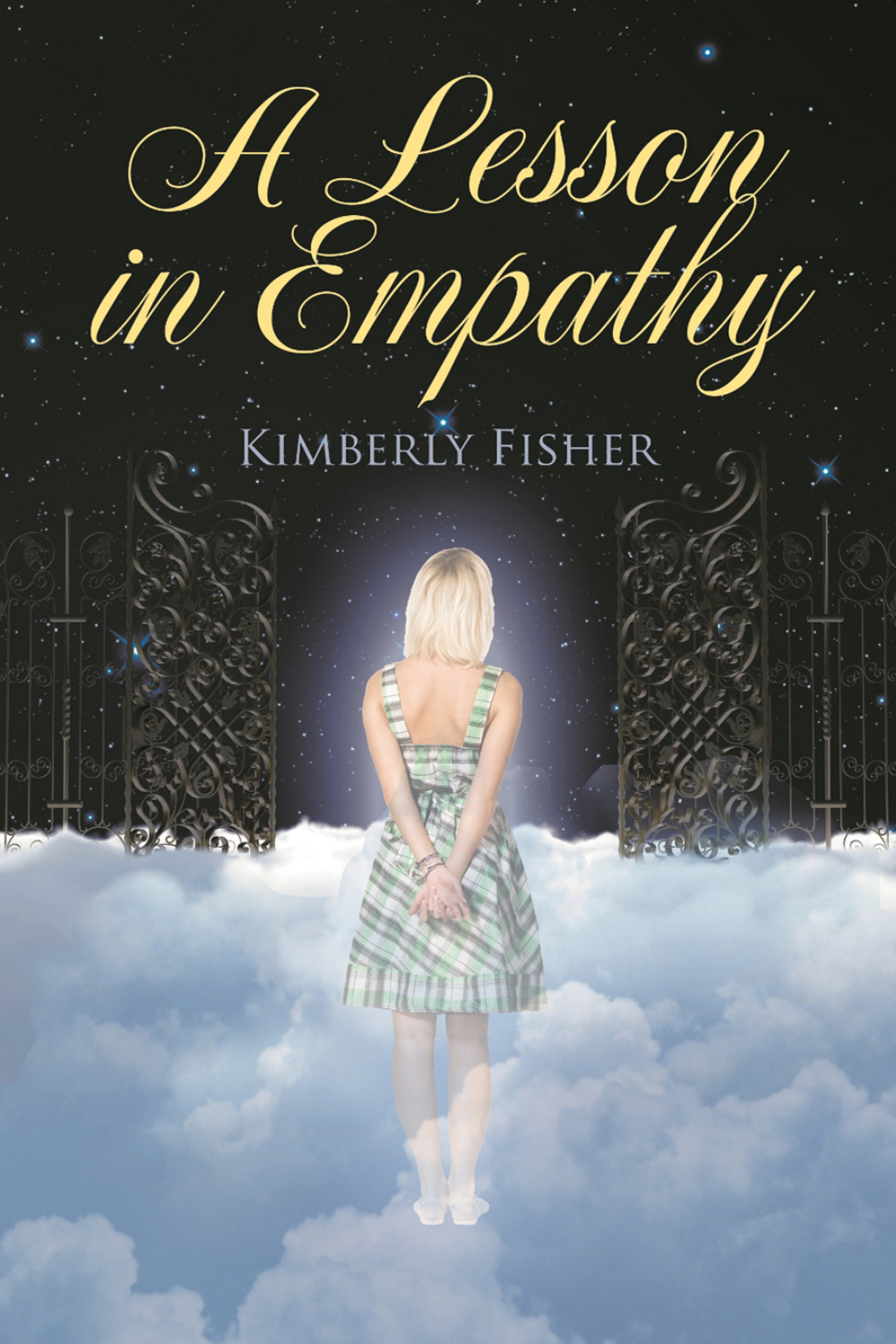# A Lesson in Empathy

Kimberly Fisher



Strategic Book Publishing and Rights Co. Publishing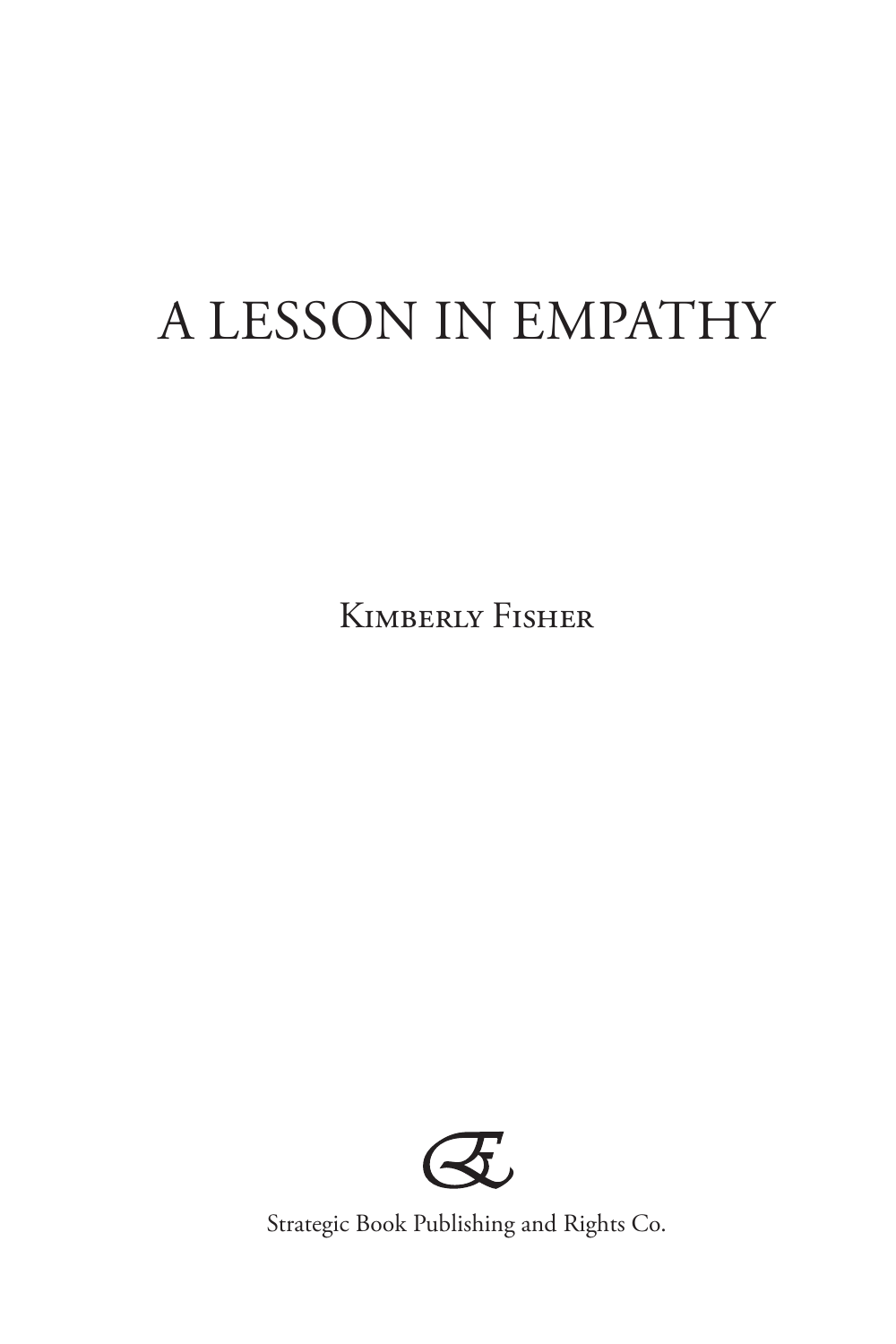Copyright © 2013

All rights reserved – Kimberly Fisher

No part of this book may be reproduced or transmitted in any form or by any means, graphic, electronic, or mechanical, including photocopying, recording, taping, or by any information storage retrieval system, without the permission, in writing, from the publisher.

Strategic Book Publishing and Rights Co. 12620 FM 1960, Suite A4-507 Houston, TX 77065 www.sbpra.com

iSBn: 978-1-68181-734-7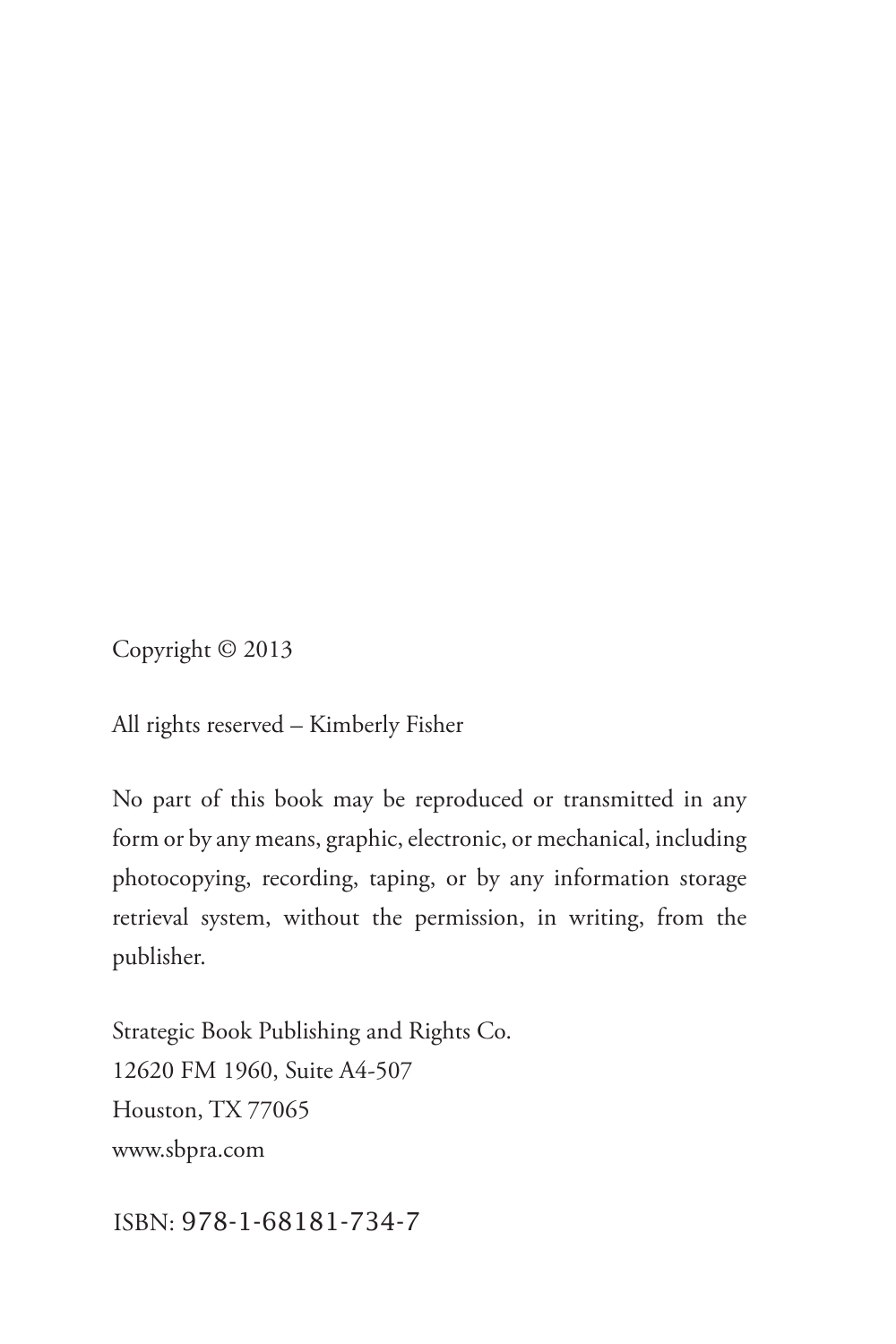*For Prints, who deserved a better life, and Craig, my biggest fan and greatest critic.*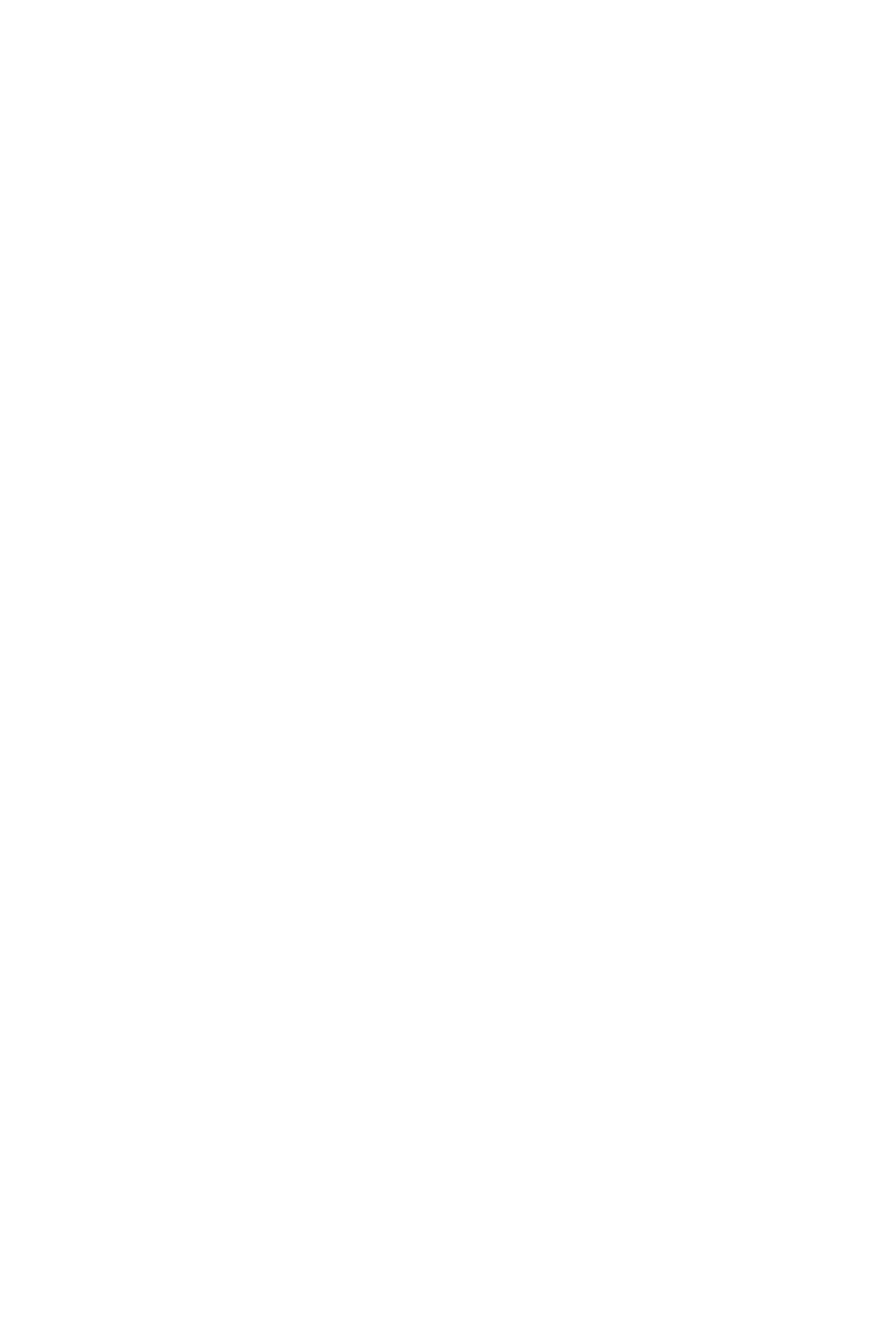## **CONTENTS**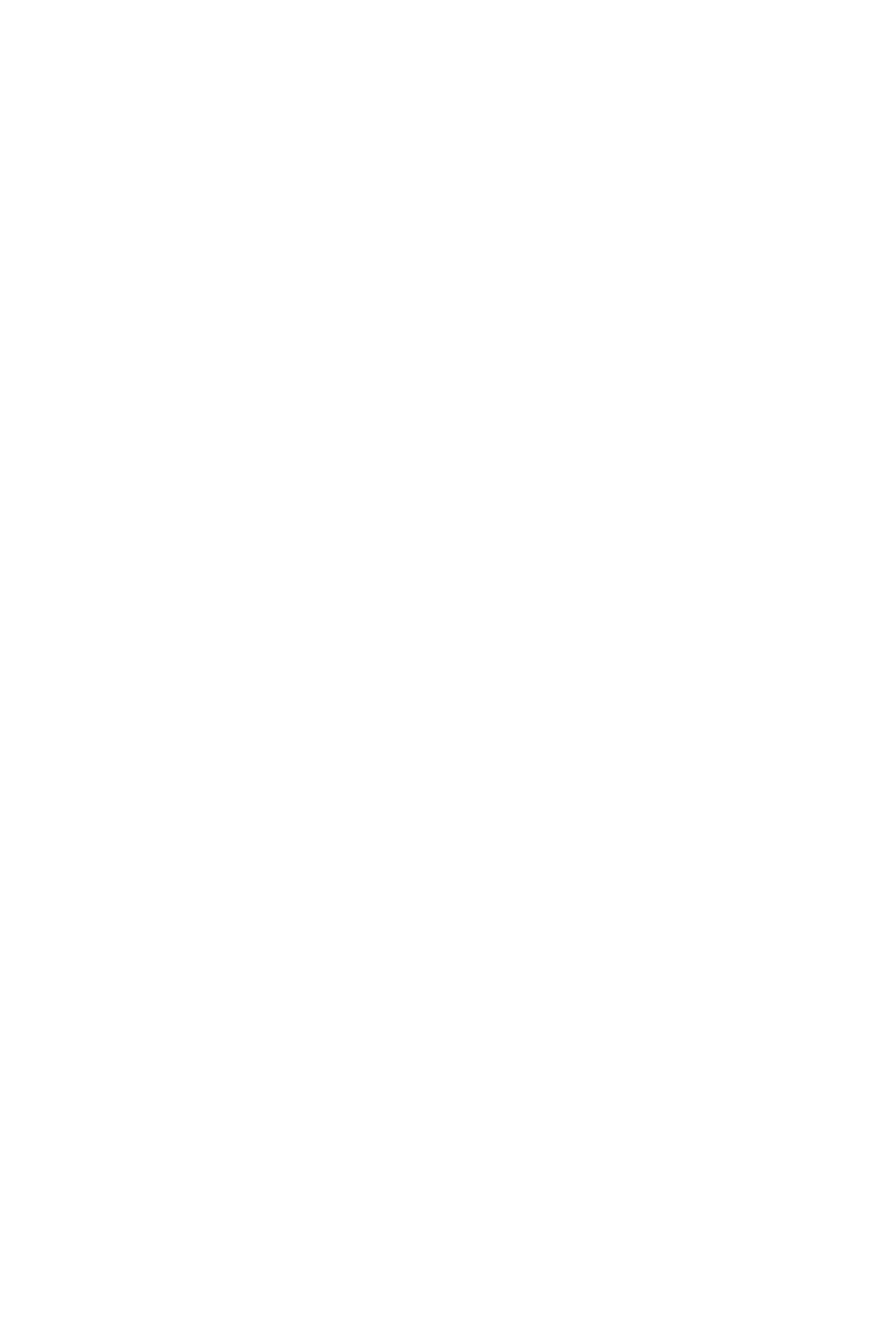### **PREFACE**

Went out to feed him. Perhaps I didn't keep his cage warm enough, or maybe I didn't feed him enough to put extra fat on his body for winter. Whatever it was, my rabbit was dead. Underneath my sadness, I felt an overwhelming feeling of relief; knowing that made me sick.

It was true that the rabbit was a gift from an ex-boyfriend making a last-ditch effort to save our relationship. The rabbit was unasked for and unwanted, and I was stuck with him. I disliked that rabbit with all that I had, but I didn't wish him dead. He was handsome enough, but I didn't have money to spend on a cage, so many of my electrical wires were chewed up during the first months. The rabbit was not very nice, so I couldn't pet or cuddle with him. By the time he had a cage, I had to keep him on the back porch. His temper caused him to make messes in any way he could, and I felt he was too old to be trained.

What his death brought about, however, was a feeling of self-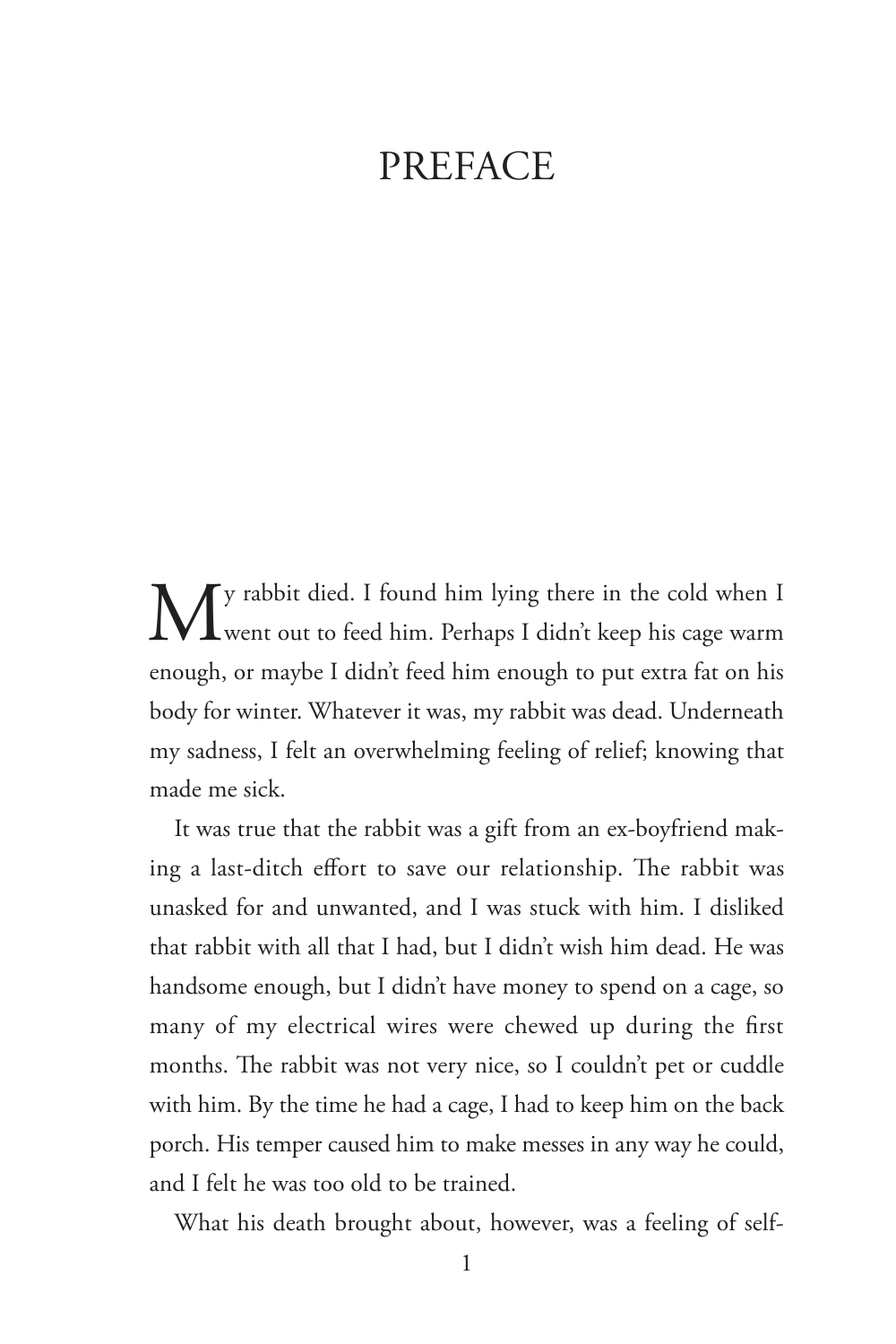loathing. I hated my dislike for the rabbit. I felt I neglected him in a shallow hope that perhaps he would pass away. It didn't matter that he was a jerk to me, that he hated his cage, and that he couldn't be trained. None of that was his fault. He deserved better.

So, I sat down and began writing, starting with the dedication. I thought of other bad things I had done in my life to people and animals. I thought of the hurt I had caused others. A few of them went into my writing, although I embellished them for dramatic effect.

The end result is the following story. I wrote it with the hope that perhaps it will inspire others to give their actions more thought. However, I also wrote it for myself; so I will never forget a peppergray rabbit who died alone, locked in a cage on a cold winter's day with no one to love him.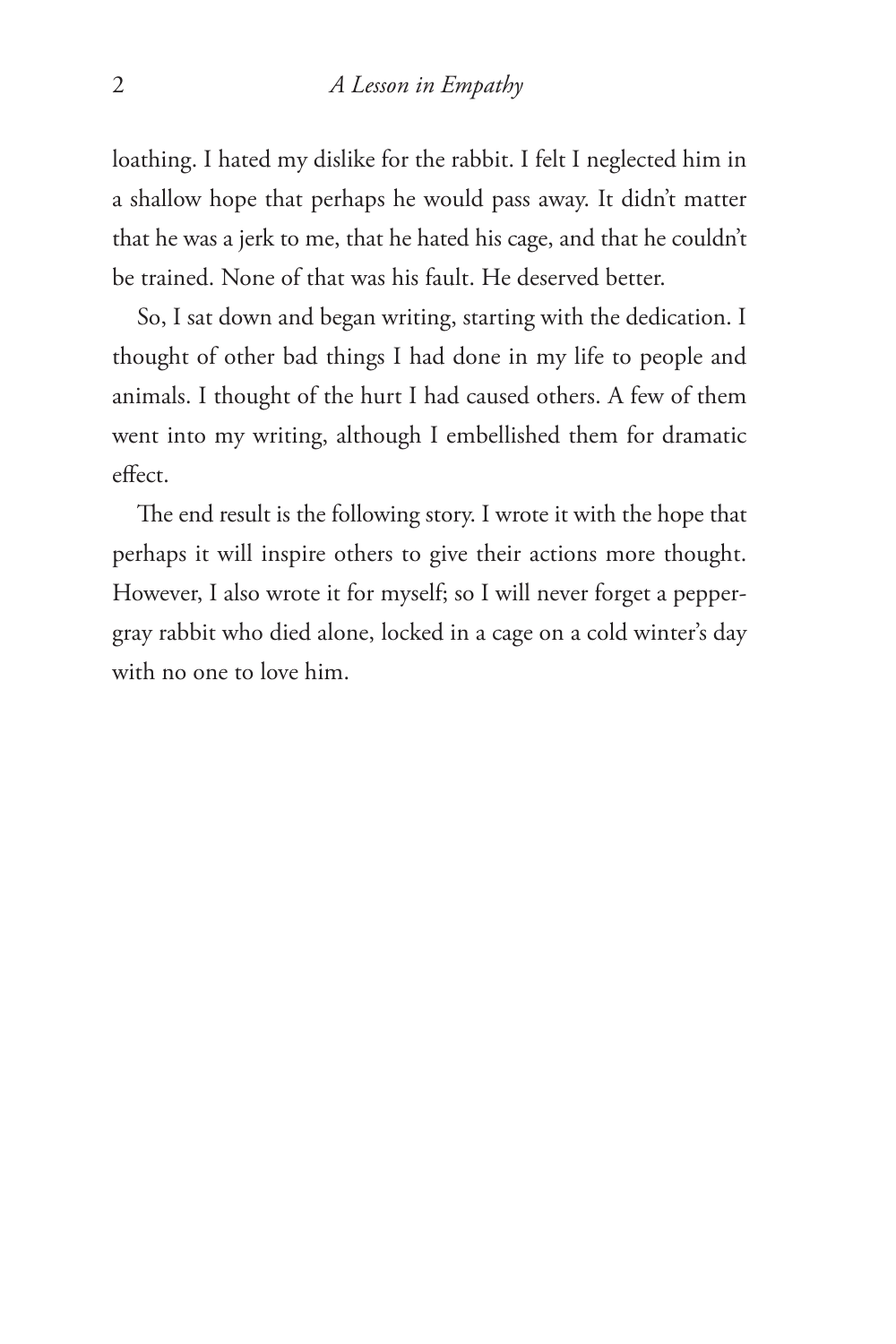### CHAPTER 1

It all started when I died. Although I'm not sure how I died or<br>Leven exactly when, I doubt it is relevant to the story I am about  $\blacktriangle$  even exactly when, I doubt it is relevant to the story I am about to convey; because it all started when I died.

However you think it happens when you die, you are probably right. I gather from my surroundings that God pretty much decides your fate by how you perceive it. If you think you are going to rot in the ground and that is the end, I imagine that is how you will spend your eternity. The atheist's hell. I'm not going to pretend I know for certain, though, because—let's face it—I'm dead, and I don't even know how it came about.

So, I was standing there, dead, ready to be judged when the most amazing thing happened: I suddenly realized that I may not make it into heaven. I may not deserve heaven. I reflected on all the deeds I'd done, all the horrible, terrible things I've inflicted upon people and other creatures, and it became clear to me that I did not deserve to go to heaven. I did not deserve eternal life.

This is an easier idea to deal with when one is not standing in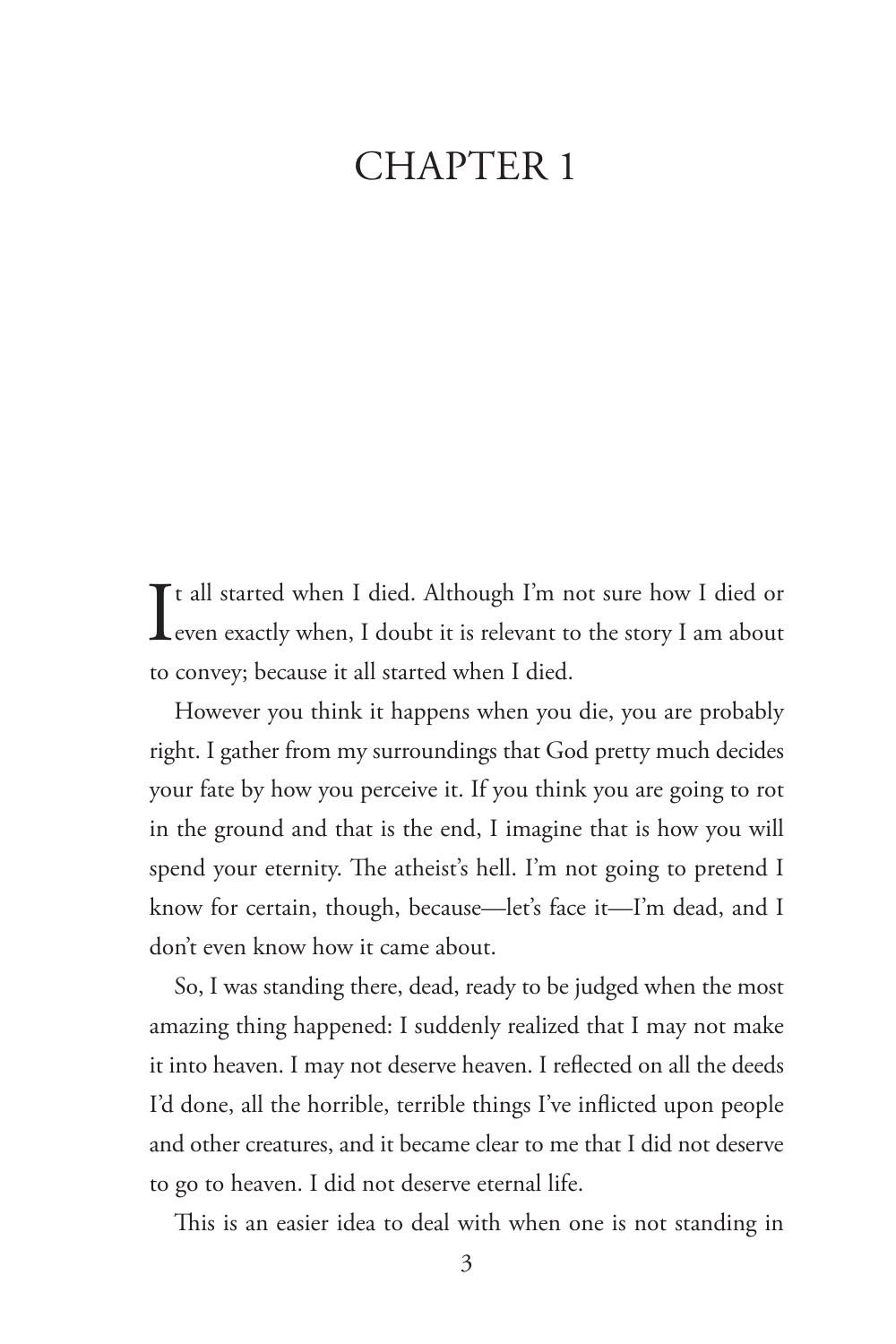front of the pearly gates. (They aren't really pearly or really even gates, but we'll get to that later perhaps.) When I was alive, it had crossed my mind several times that I may not be worthy of the Kingdom of God. On several occasions, I had pondered whether my faith was enough to erase my sins, whether I had faith like a mustard seed or more like a piece of glitter, only shining when the light hits it and small enough to get lost among the tiniest grains of sand. Foolishly, I always figured that I'd have enough time in my life to make up for it, but how can one ever make up for death, heartbreak, and sorrow beyond all comprehensible measure?

There he stood with the Book of Life in hand, awaiting each approaching person, asking each one the same pointless question before revealing their fate: "Why do you deserve eternal life?"

Think about it. Think about it for more than just a moment. Why do you deserve eternal life? It is a question printed on countless flyers and posters, and discussed in numerous sermons. The problem with this question is that on those flyers and posters and in those sermons, the answer is revealed without the reader or listener putting any thought into it whatsoever.

Most spat out their prepared statement, the one they'd been repeating their entire lives only to use on Sundays and presently: "I deserve eternal life because I followed and loved Jesus Christ, who is the way, the truth, and the life, and the only way to the Father is through Him." Some talked about great deeds of kindness they had displayed or explained to which denominations they had been religious devotees.

Allow me to explain right here and now that being religious has almost nothing to do with God. One can be a religious drunk and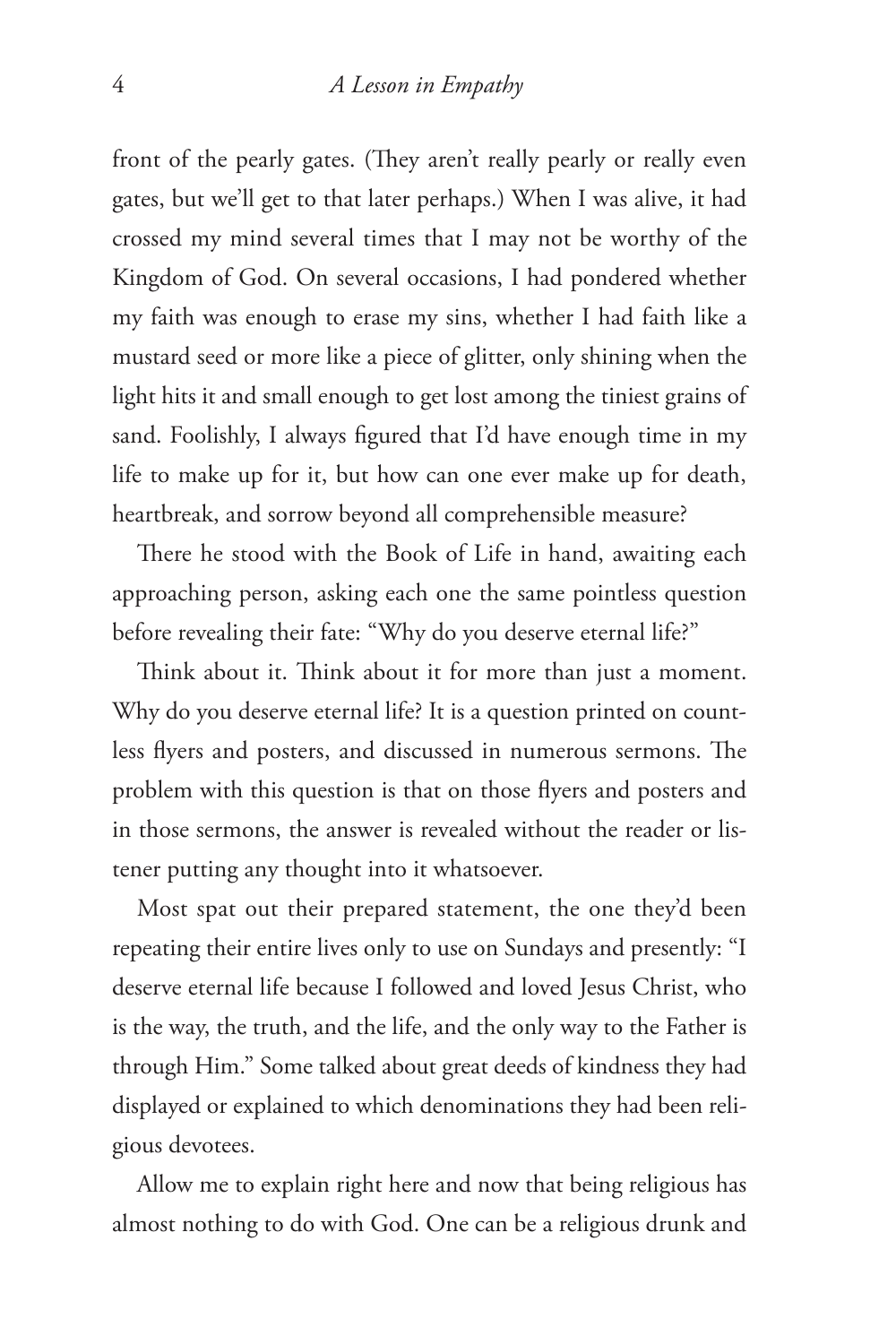still technically be considered religious, as is the pattern with many members of various religions. They go to church on Christmas and Easter, and they do their best to look like good Christians twice a year. Others may go every week, religiously, and not believe a word of what they hear or at least not take it to heart. Few people understand the profound difference between the words *religious* and *spiritual*. One can be a great example of a wholly spiritual being without ever having set foot inside a church of any kind. I always looked at church as being a sort of spiritual guide, more or less a rejuvenation from the previous week's woes as well as a great and entertaining way to praise and learn about the Lord.

St. Peter is a little on the pompous side, I think. He pretends he is the one who decides where you spend your eternity. This question he's prompting the deceased with is meaningless. You go up there and spout off your Miss America answer about world peace, only to have him pull the lever on you anyway. It's a sick way to get your kicks, but, hey, it's probably a pretty boring job. I guess I can't blame him for finding a little humor in the lame answers these people are coming up with to try to save their souls from eternal damnation.

I am a grade-A liar. I could have gone up there and given an answer that would have the other stiffs drowning the skies with applause, but it was not their opinion that mattered. It was not St. Peter's opinion that mattered. Only one opinion mattered, and I had a feeling He was trying to tell me what it was.

My turn. It's a good thing I was dead, or I'd have sweat enough to flood even the highest of peaks. My heart was beating faster and faster until I realized it was not my heart at all, just a figment of my